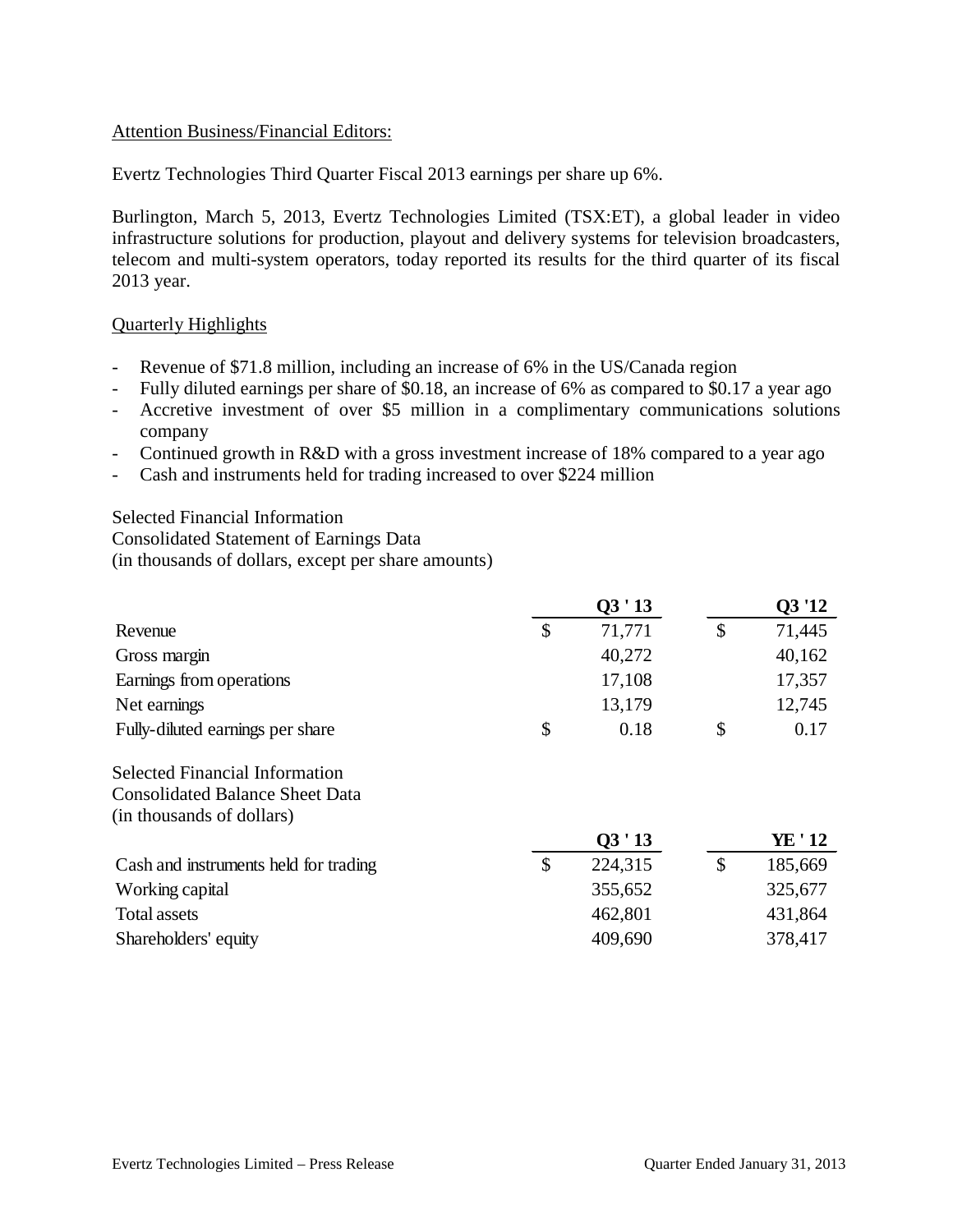# Revenue

For the quarter ended January 31, 2013, revenues were \$71.8 million as compared to revenues of \$71.4 million for the quarter ended January 31, 2012. For the quarter, revenues in the United States/Canada region were \$33.8 million, an increase of \$1.8 million or 6% when compared to the same quarter last year. The International region had revenues of \$38.0 million, as compared to \$39.5 million in the same quarter last year.

# Gross Margin

For the quarter ended January 31, 2013 gross margin was \$40.3 million compared to \$40.2 million in the same quarter last year. Gross margin percentage was approximately 56% and consistent with the quarter ended January 31, 2012.

# Earnings

For the quarter ended January 31, 2013 net earnings were \$13.2 million as compared to \$12.7 million in the corresponding period last year.

For the quarter ended January 31, 2013, earnings per share on a fully-diluted basis were \$0.18 as compared to \$0.17 in the same period in 2012.

# Operating Expenses

For the quarter ended January 31, 2013 selling and administrative expenses were \$13.7 million compared to \$12.7 million for the quarter ended January 31, 2012. Selling and administrative expenses represented approximately 19% of revenue in the quarter compared to 18% for the same period last year.

For the quarter ended January 31, 2013 gross research and development expenses increased by \$2.0 million or 18% as compared to the corresponding period in 2012. Gross research and development expenses represented approximately 18% of revenue for the quarter ended January 31, 2013.

## Liquidity and Capital Resources

The Company's working capital as at January 31, 2013 was \$355.7 million as compared to \$325.7 million on April 30, 2012.

Cash and instruments held for trading were \$224.3 million as at January 31, 2013 as compared to \$185.7 million on April 30, 2012.

Cash provided by operations was \$22.0 million for the quarter ended January 31, 2013 as compared to \$23.8 million for the quarter ended January 31, 2012. Before taking into account the changes in non-cash working capital, the Company generated \$16.7 million from operations for the quarter ended January 31, 2013 compared to \$16.7 million for the same period last year.

The Company invested \$6.2 million in a technology based company and on the purchase of capital assets for the quarter ended January 31, 2013, compared to \$10.9 million in capital assets purchased for the quarter ended January 31, 2012.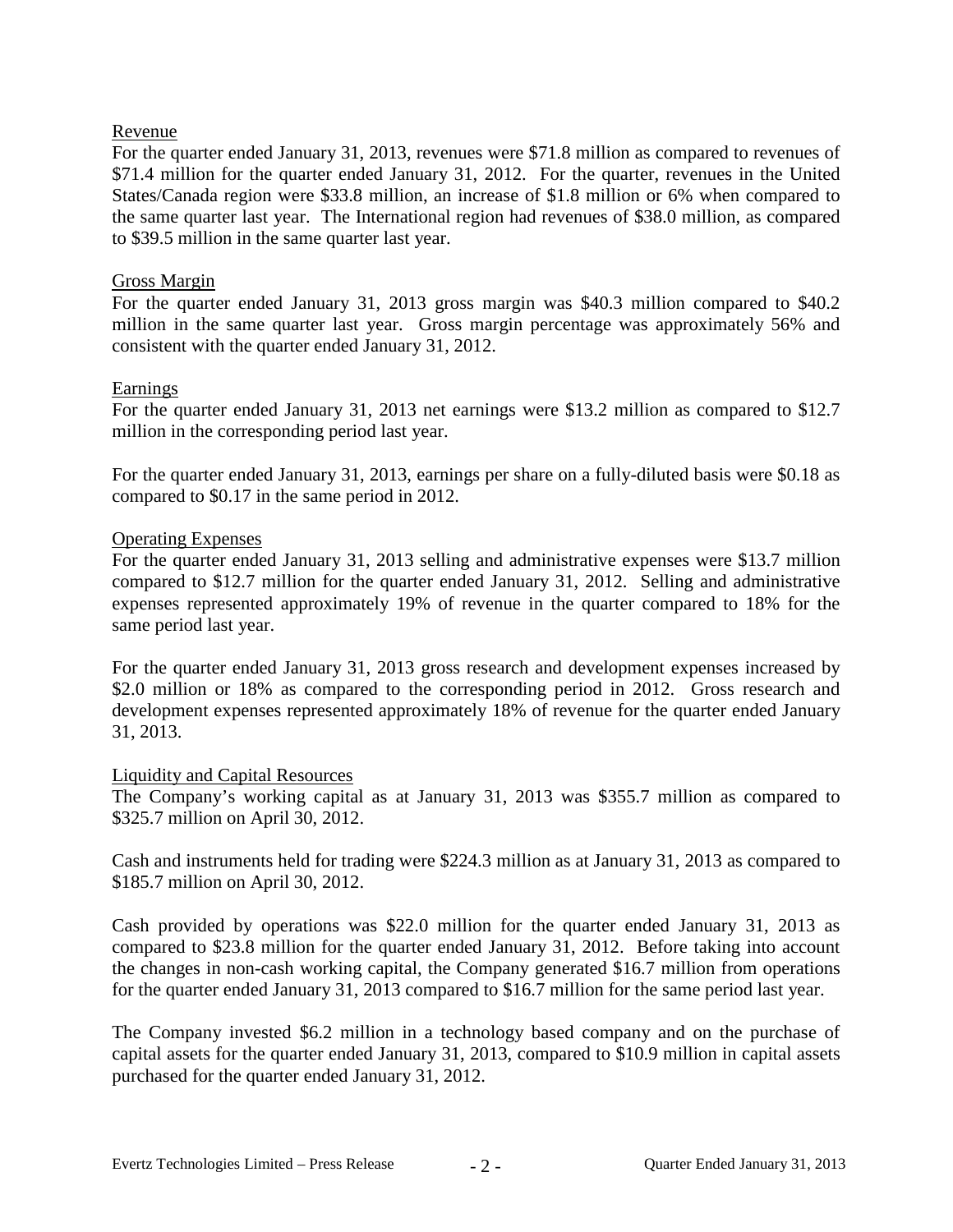For the quarter ended January 31, 2013, the Company used cash from financing activities of \$6.3 million which was principally a result of the payment of dividends of \$10.2 million offset by the issuance of capital stock of \$4.5 million.

#### Shipments and Backlog

Purchase order backlog at the end of February 2013 was in excess of \$45 million and shipments during the month of February 2013 exceeded \$15 million.

## Dividend Declared

On March 5, 2013, the Evertz Board of Directors approved a 14% increase of the dividend to \$0.16 per share from \$0.14 per share. This is the  $\overline{6}^{\text{th}}$  dividend increase in the past six years, reflecting the underlying strength of the Company's cash flow and business outlook.

The dividend is payable to shareholders of record on March 15, 2013 and will be paid on or about March 22, 2013.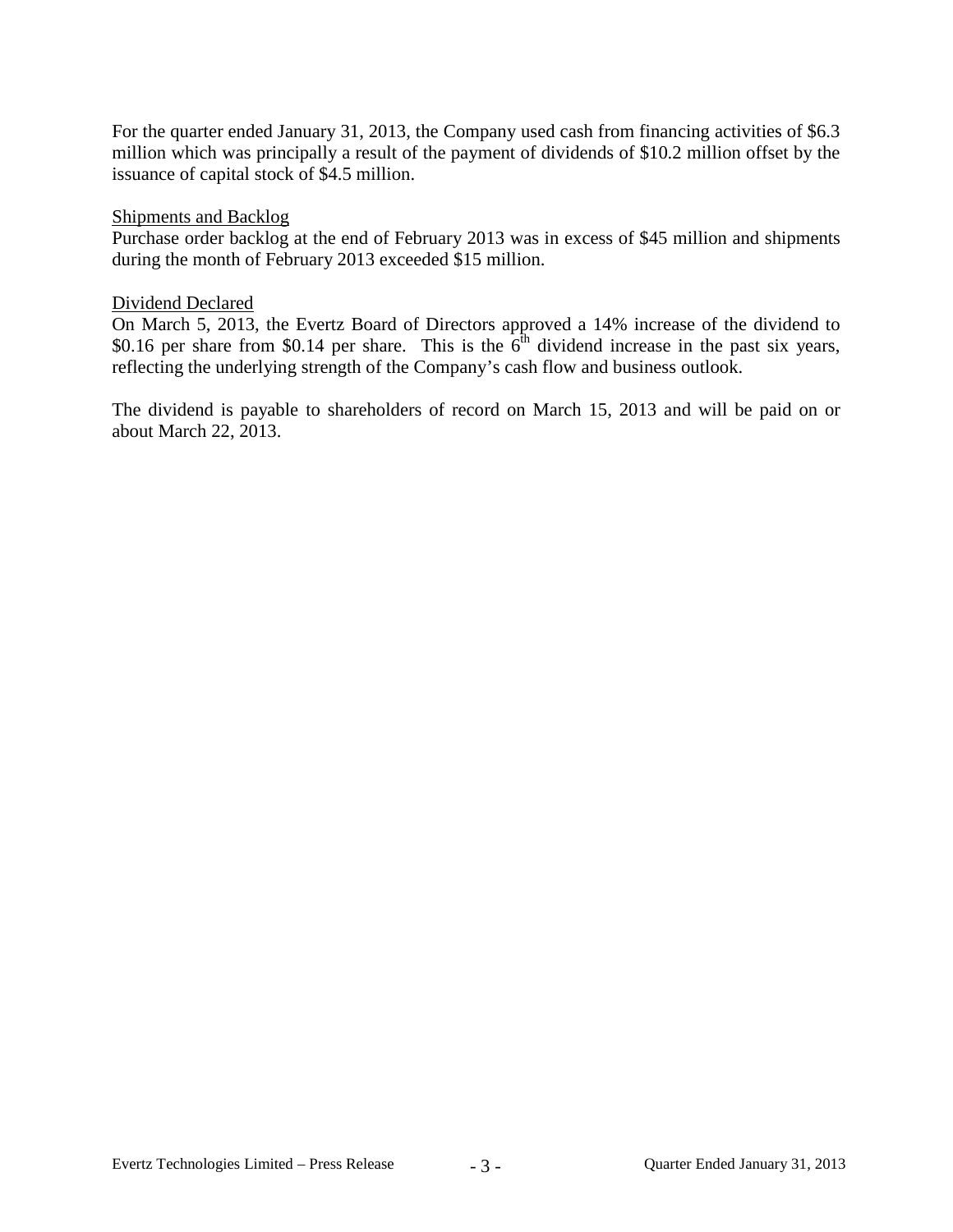# **Selected Consolidated Financial Information**

# (Unaudited)

(in thousands of dollars, except earnings per share and share data)

|                                                       | Three month period ended         |             |    |                | Nine month period ended |          |      |            |
|-------------------------------------------------------|----------------------------------|-------------|----|----------------|-------------------------|----------|------|------------|
|                                                       |                                  | January 31, |    |                | January 31,             |          |      |            |
|                                                       |                                  | 2013        |    | 2012           |                         | 2013     |      | 2012       |
| Revenue                                               | \$                               | 71,771      | \$ | 71,445         | \$                      | 250,890  | $\$$ | 217,060    |
| Cost of goods sold                                    |                                  | 31,499      |    | 31,283         |                         | 106,103  |      | 93,675     |
| Gross margin                                          |                                  | 40,272      |    | 40,162         |                         | 144,787  |      | 123,385    |
|                                                       |                                  |             |    |                |                         |          |      |            |
| Expenses                                              |                                  |             |    |                |                         |          |      |            |
| Selling and administrative                            |                                  | 13,659      |    | 12,677         |                         | 39,118   |      | 34,798     |
| General                                               |                                  | 1,393       |    | 1,580          |                         | 4,290    |      | 4,678      |
| Research and development                              |                                  | 13,098      |    | 11,058         |                         | 37,502   |      | 31,418     |
| Investment tax credits                                |                                  | (3,519)     |    | (2,574)        |                         | (9,569)  |      | (7,310)    |
| Foreign exchange (gain) loss                          |                                  | (1,467)     |    | 64             |                         | (2,790)  |      | (3,001)    |
|                                                       |                                  | 23,164      |    | 22,805         |                         | 68,551   |      | 60,583     |
| Earnings before undernoted                            |                                  | 17,108      |    | 17,357         |                         | 76,236   |      | 62,802     |
| Finance income                                        |                                  | 699         |    | 551            |                         | 1,576    |      | 1,427      |
| Finance costs                                         |                                  | (103)       |    | (45)           |                         | (269)    |      | (142)      |
| Other income and expenses                             |                                  | 276         |    | (332)          |                         | 272      |      | (557)      |
| Earnings before income taxes                          |                                  | 17,980      |    | 17,531         |                         | 77,815   |      | 63,530     |
|                                                       |                                  |             |    |                |                         |          |      |            |
| Provision for (recovery of) income taxes              |                                  |             |    |                |                         |          |      |            |
| Current                                               |                                  | 3,968       |    | 4,323          |                         | 19,280   |      | 17,804     |
| Deferred                                              |                                  | 833         |    | 463            |                         | 1,505    |      | (740)      |
|                                                       |                                  | 4,801       |    | 4,786          |                         | 20,785   |      | 17,064     |
| Net earnings for the period                           | \$                               | 13,179      | \$ | 12,745         | \$                      | 57,030   | \$   | 46,466     |
| Net earnings attributable to non-controlling interest |                                  | 195         |    | 108            |                         | 550      |      | 306        |
| Net earnings attributable to shareholders             |                                  | 12,984      |    | 12,637         |                         | 56,480   |      | 46,160     |
| Net earnings for the period                           | \$                               | 13,179      | \$ | 12,745         | \$                      | 57,030   | \$   | 46,466     |
|                                                       |                                  |             |    |                |                         |          |      |            |
| Earnings per share                                    |                                  |             |    |                |                         |          |      |            |
| Basic                                                 | \$                               | 0.18        | \$ | 0.17           | \$                      | 0.77     | \$   | 0.63       |
| Diluted                                               | \$                               | 0.18        | \$ | 0.17           | \$                      | 0.77     | \$   | 0.62       |
| Consolidated Balance Sheet Data                       |                                  |             |    |                |                         |          |      | As at      |
|                                                       | As at<br><b>January 31, 2013</b> |             |    | April 30, 2012 |                         |          |      |            |
| Cash and instruments held for trading                 |                                  |             | \$ | 224,315        |                         | \$       |      | 185,669    |
| Inventory                                             |                                  |             | \$ | 114,937        |                         | \$       |      | 109,211    |
| Working capital                                       |                                  |             | \$ | 355,652        |                         | \$       |      | 325,677    |
| Total assets                                          |                                  |             | \$ |                | 462,801                 |          |      | 431,864    |
| Shareholders' equity                                  |                                  |             | \$ | 409,690        |                         | \$<br>\$ |      | 378,417    |
|                                                       |                                  |             |    |                |                         |          |      |            |
| Number of common shares outstanding:                  |                                  |             |    |                |                         |          |      |            |
| <b>Basic</b>                                          |                                  |             |    | 73,574,766     |                         |          |      | 73,225,786 |
| Fully-diluted                                         |                                  |             |    | 78,239,966     |                         |          |      | 77,904,086 |
| Weighted average number of shares outstanding:        |                                  |             |    |                |                         |          |      |            |
| <b>Basic</b>                                          |                                  |             |    | 73,190,057     |                         |          |      | 73,612,759 |
| Fully-diluted                                         |                                  |             |    | 73,707,805     |                         |          |      | 73,812,767 |